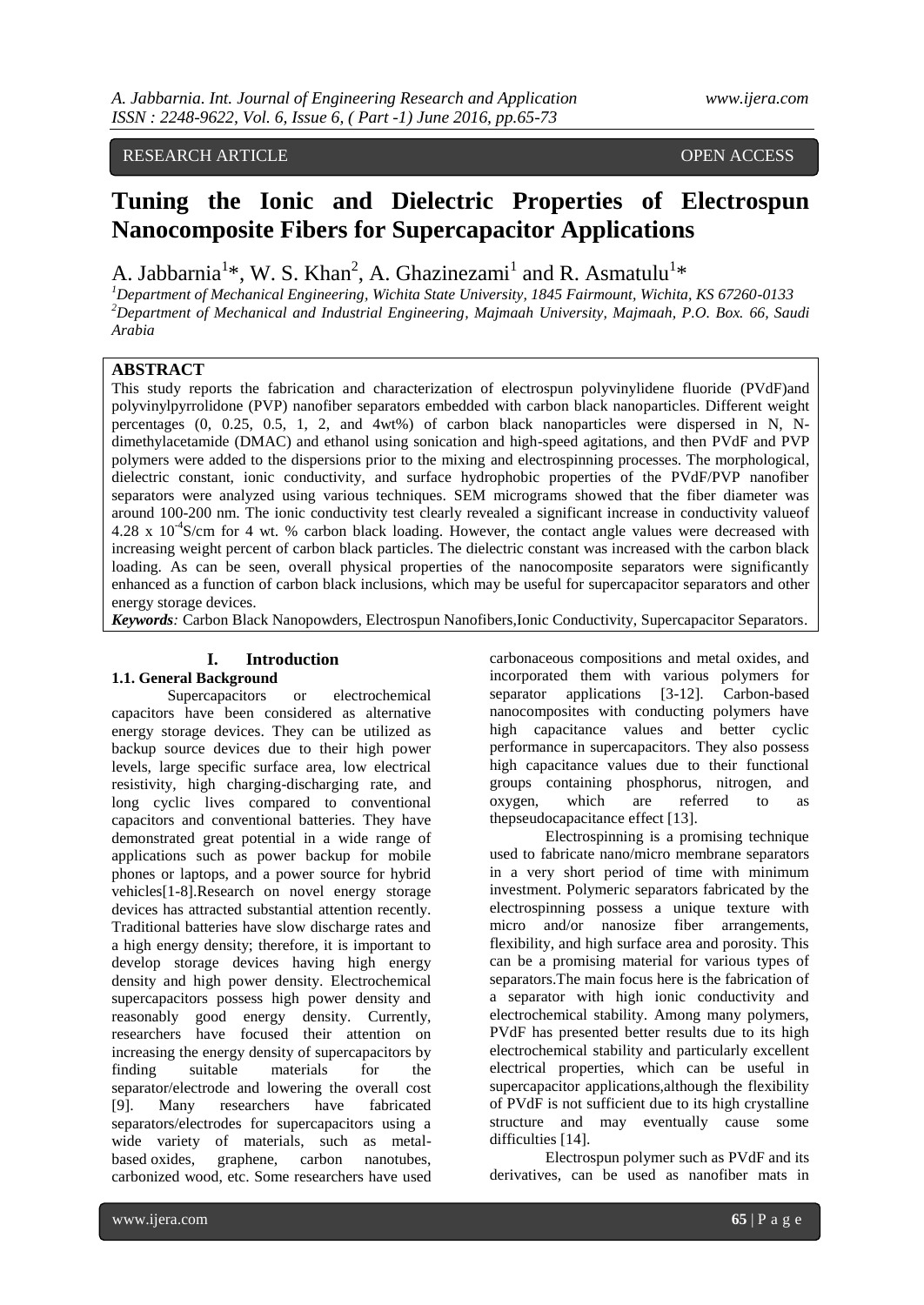separators of Li-ion batteries, due to its nanoporous structure leading to increased ionic conductivity [15]. Uniform electrospun PVdF membrane thickness and fiber diameter can be obtained by using high polymer concentrations and electrospinning at relatively high spinning voltage. This improves mechanical strength and provides the PVdF separator with charge and discharge capacities that generally exceed commercial polypropylene separators, while resulting in little capacity loss [15].

Karabelli et al. [16] prepared PVdF separators for supercapacitor applications, and studied the different properties of PVdF separator such as thermal, mechanical and ionic conductivity. Polymeric materials are widely used as separators and as electrodes in batteries and in ultracapacitors. PVdF contains various phases, the most common being the  $\alpha$ -phase. The pyroelectric and piezoelectric features of the β-phase of PVdF provide better material properties [17]. The purpose of this study was to fabricate separators for supercapacitors using the electrospinning technique and investigate their ionic, dielectric, and surface properties.

## **1.2. Electrospinning**

Electrospinning is an effective method to produce woven and non-woven micro/nanoscale fibers from a polymeric solution. The process parameters can be optimized to prepare separators having extraordinary properties. The resultant fibers generally have a large surface area, flexibility, and uniform porosity [18, 19]. Some conventional fiber-spinning methods, such as melt spinning, dry spinning, and gel spinning, are capable of producing fibers with diameters in the range of micrometers, but the electrospinning technique produces non-woven polymeric fibers in the micro to nanometer range. It also presents a high surface area compared to conventional fiberforming methods [20].

In electrospinning, a high-voltage or highelectric field is used to overcome the surface tension of the polymeric solution. When the intensity of the electric field is increased beyond a certain limit, called threshold intensity, the hemispherical surface of the polymer solution at the tip of the capillary tube begins to elongate into a structure known as the Taylor cone.Electrospun fibers form from the plastic stretching of a polymeric solution jet while the solvent evaporates, and the polymer solidifies at micro and nanolevels. In this technique, a polymer solution is transferred into a syringe, and a continuous filament is drawn from the nozzle to the collector by utilizing a high electrostatic field. A charged polymer jet is ejected from the nozzle due to electrostatic repulsion.

Afterward, the filaments are deposited on the collector surface, which is located some distance from the capillary tube [20].

Lewandowski et al. [21] studied the electrochemical performance of a totally solid state electric double – layer capacitor using a polymer electrolyte and an activated carbon powder as electrode material in which polymer electrolyte serves as separator as well as electrode material. Sivaraman et al. [22] reported all-solidsupercapacitor based on chemically synthesized polyaniline (PANI) and sulfonated polymers having fluorinated ethylene propylene copolymer grafted with acrylic acid and sulfonated (FEP-g-AA-SO3H) membrane (separator). Electrospun polymers such as polyvinylidene fluoride (PVdF) and polyacrylonitrile (PAN) and many other, can be used as nanofiber mats in separator applications in electronic devices [15]. These separators provide nanoporous structure leading to increased ionic conductivity of membrane soaked with liquid electrolyte [15]. A separator should be mechanically, chemically, and thermally stable and should allow ions to transfer, but prevent electrical short circuit. However, a separator has two main functions: the first one is to provide electronic insulation between electrodes of opposite polarization and the second one is to allow ionic conduction from one electrode to another.

A uniform electrospun PVdF membrane thickness can be achieved by using high polymer concentration and carrying out electrospinning at high voltage. This provides mechanical strength and also results in charge and discharge capacities that exceed many commercially available separators [15]. High crystallinity of PVdF generally impedes conductivity. Therefore, PVP was added in polymeric solution in order to account for conductivity limitation caused by PVdF high crystallinity and also it increases electrospinnability of polymeric solution.PVP is ahydrophobicizer and stabilizer, and it can greatly improve membrane oxidative stability and chemical stability [23, 24].Qiao et al. [23] determined the chemical stability of PVA/PVP membrane by immersing it in different concentration of KOH at elevated temperature, in order to test the tolerance of the membrane at elevated temperature in KOH solution.

Conventional capacitor technology has focused on minimizing the area of electrode plates and then combining these plates with thin layers of insulating separator having high dielectric constant possibly resulting in high capacitance values [25]. This methodology has certain limits, as separator film can be of minimum thickness before it fails and there are also limits on the dielectric constant of film material [25]. Usingthe electrospun PVdF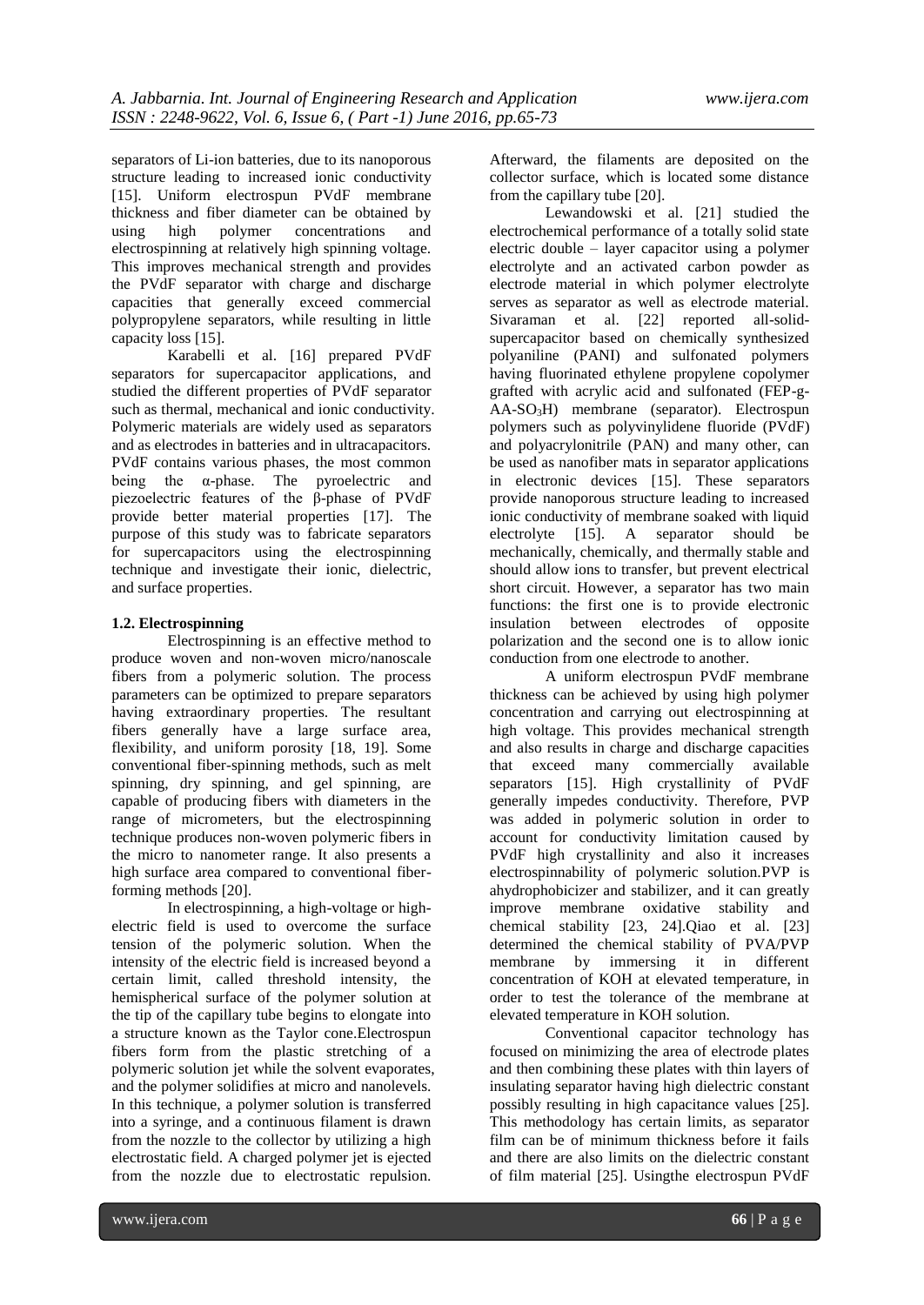and PVP membranes incorporated with carbon black not only increase the surface area of separator and wettability, but also provide the mechanical stability to the separator and increase the dielectric constant values of separators, as well. Figure 1 shows a schematic illustration of an electrospinning process. Fibers produced by this method can be used for many industrial applications, such as sensors, filters, biomedical purposes, compositereinforcement, solar cells, fuel cells, batteries, supercapacitors, and membrane technology [20, 26].

# **II. Experimental Procedure 2.1. Materials**

PVdF and PVP with molecular weights of 180,000 g/mole and 130,000 g/mole, respectively, were purchased from Sigma-Aldrich and used without any modification or purification. Carbon black (ELFTEX8) was purchased from the Cabot Company and used as reinforcement nanoparticles (15–60 nm). N, N-dimethylacetamide (DMAC) and acetone, were purchased from Fisher Scientific and used as solvents. Figure 2 shows SEM images of the carbon black powder. As can be seen, the particles are mainly aggregated and need to be dispersed prior to the electrospinning process.

# **2.2. Methods**

# **2.2.1. Fabrication of Nanocomposite Fibers**

Different weight percentages (0, 0.25, 0.5, 1, 2, and 4 wt%) of carbon black nanopowders were dispersed in the DMAC/acetone solvent and sonicated for 90 minutes; then PVdF and 2 wt%of PVP were added separately to the dispersions. The weight ratio was 80 wt. % solvents (including DMAC and acetone, were 70/30 in weight proportions respectively) and 20 wt. % of polymers (including 18 wt. % PVdF and 2 wt. % PVP). The solution was constantly stirred at 550 rpm and  $60^{\circ}$ C for five hours before the electrospinning process. Special care was taken to ensure a homogeneous blend of the mixture. The dispersed solution was transferred to a 10 ml plastic syringe connected to a capillary needle having an inside diameter of 0.5 mm. The electrospinning parameters of voltage, distance between tip and collector, and syringe pump speed were 25 kV DC, 25 cm, and 2 ml/hr, respectively. The theoretical density of polymeric solution with 4 wt. % of carbon black was calculated as  $1.069$  g/cm<sup>3</sup>, based on rule of mixtures. Electrospun fibers were then collected on an aluminum screen and dried in an oven at 60°C for eight hours to remove all residual solvents.The theoretical density of electrospun fibers with 4 wt. % of carbon black was calculated as  $1.72$  g/cm<sup>3</sup>, based on rule of mixtures. PVP is a very good adhesive agent and it is used in batteries

as a special additive. PVP is used to glue the membrane together for efficient electrochemical performance of supercapacitors. The reason for using PVdF is that it generally performs significantly better in many applications where strength, resistance to solvents and heat are required. PVdF is also used as insulator on electrical wires due to its combination of low weight, low thermal conductivity and high thermal and chemical resistance. Additionally, PVdF is a binder material usually used in the production of composite electrodes in lithium ion batteries. Figure 3 shows the SEM images of PVdF/PVP nanofibers incorporated with carbon black nanopowders, indicating that most of PVdF nanofibers are in nanosize(100 and 200 nm). However, some beads were formed during the electrospinning of 4 wt% carbon black, as shown in Figure 3(f), which may have been due to the mixture's high carbon content. A good mixture's high carbon content. A good combination of PVdF/PVP and carbon black nanopowders is observed in all samples.A membrane thickness of 0.5 mm was used in this experiment. As can be seen in all SEM images (Figure 3), there was no pronounced difference in the fiber diameter as the weight % of carbon black increased. In electrospinning, the fiber diameter depends on the viscosity of the polymeric solution and the distance between the capillary tube and collector screen distance. The viscosity generally depends on the molecular weight of the polymers and solvent types used for dissolution. In the present study, a constant distance of 25 cm was maintained between the capillary tube and collector screen throughout the experiment. A higher distance will lower the intensity of the electrostatic field. There could be some shrinkage during the heat treatment at  $60^{\circ}$ C for eight hours to remove all residual solvents and polymer change alignments. However, this shrinkage is very minute, so fibers retained their shape and morphology after the heat treatment. The average diameter of fibers was observed to be between 100 and 200 nm in all the cases.

# **2.2.2. Capacitance Measurements**

The dielectric constant values of the PVdF/ PVP nanocomposite fibers as a function of carbon black were calculated using a parallel-plate capacitor. An Andeen Hagerling 2550A Ultra Precision capacitance bridge was used to measure the capacitance of the parallel-plate capacitor. Figure 4 represents a schematic of the dielectric constant measurement following the ASTM D 150 test. The dielectric constant  $\varepsilon_r$  can be obtained from the measured capacitance *C* with the help of electrodes of a known cross-section area *A*, layer thickness *d*, and vacuum dielectric constant  $\varepsilon$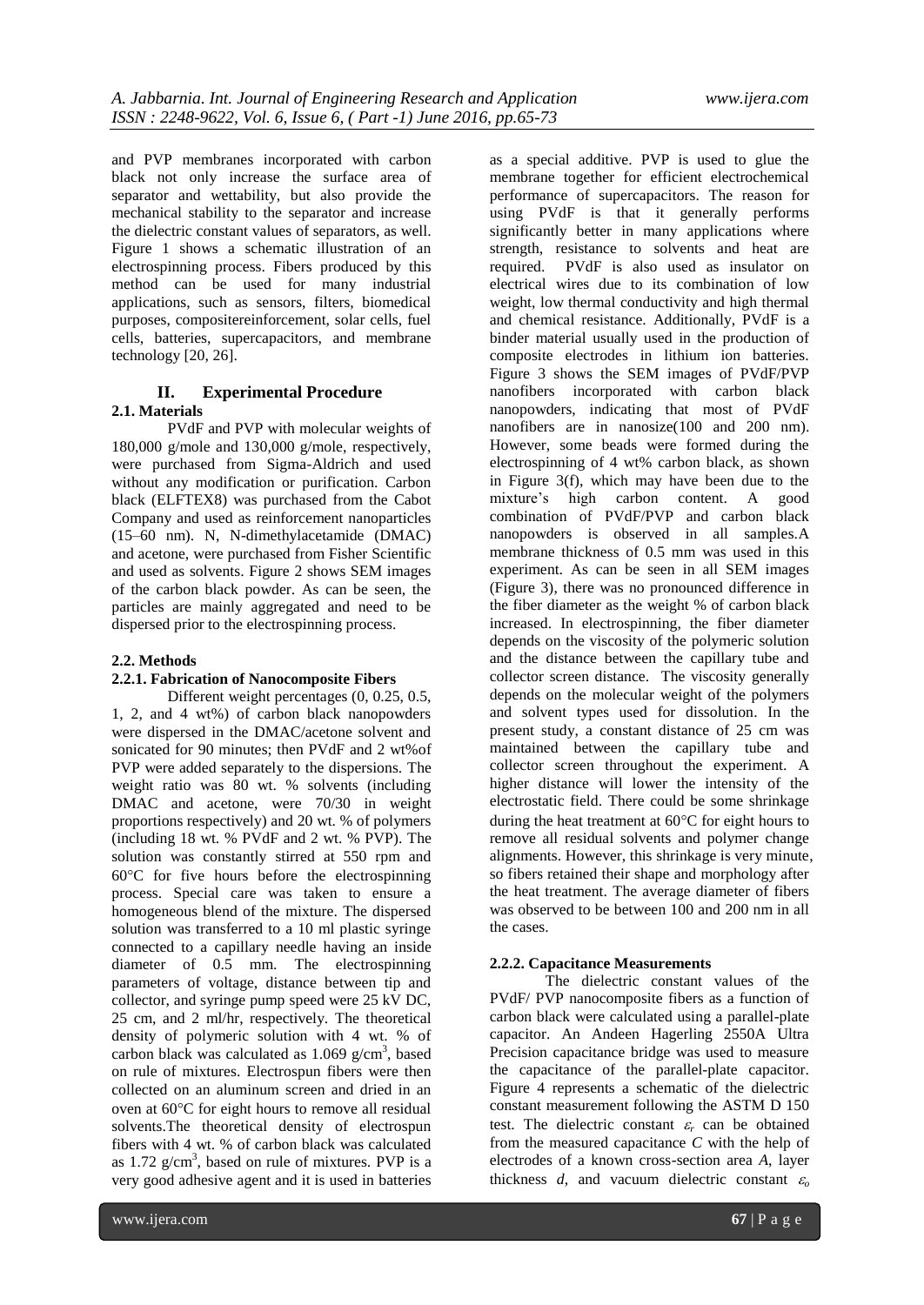$(8.85 \times 10^{-12} \text{ pF/m})$ , using the following equation [18]:

$$
\varepsilon_r = \frac{C.d}{A\varepsilon_0} \tag{1}
$$

The metal parallel-plate capacitor was composed of 0.5-cm-thick aluminum. PVdF/PVP nanocomposite fibers samples containing different weight percent of carbon black were placed between the aluminum conductor plates, which were tightly held together by hard and rigid plastic clips to ensure a complete contact between them and the fiber samples. After the setup was completed, the conductor plates were connected to the capacitance bridge, which also served as a DC power supply. As the current flowed, the aluminum plates connected to the positive and negative electrodes of the capacitance bridges were negatively and positively charged, respectively, creating a potential difference between the plates.

#### **2.2.3. Water Contact Angle Measurements**

The water contact angle values of the PVdF/PVP samples as a function of carbon black concentration were determined with an optical contact angle goniometer, purchased from KSV Instruments Ltd. (Model #CAM 100). This compact, video-based instrument is used to measure contact angles between  $1^{\circ}$  and  $180^{\circ}$  with an accuracy of  $\pm 1^{\circ}$ . Computer software provided by KSV Instruments Ltd. precisely measured and also took pictures of the contact angles. Samples were cleaned with deionized water and dried in a vacuum overnight. Then they were placed on the goniometer stage, and a droplet of water was gently dropped on the sample from a syringe attached to the goniometer.

#### **2.2.4. Ionic Conductivity Measurements**

Electrochemical impedance spectroscopy (EIS) is an important tool for defining the electrical properties of materials. A Gamry instrument (Reference 600, Potentiostat/Galvanostat/ZRA) was utilized to characterize the ionic conductivity of the PVdF and PVP electrospun nanofibers. An aqueous solution of 6M KOH, which is a common electrolyte for liquid supercapacitors [2, 3, 23], was used during the ionic conductivity measurements. The conductivity values of the polymeric fibers were calculated using the resistance obtained from a slope of the I-V plot, a known area of the film (A), and the measured thickness of the film (L) [27] using the following equation:

$$
\sigma = \frac{L}{RA} \tag{2}
$$

Where*R* represents resistance obtained from the slope of the I-V plot.

# **III. Results And Discussion 3.1. Capacitance Measurement Tests**

Dielectric materials are used in almost all electrical equipment. They have low conduction and the capability of storing an electric charge. The dielectric properties of polymers are very important in many industrial applications, such as cable insulation, encapsulates for electronic components, and wiring board materials.Dielectric materials can store an electric charge in different forms depending on theirstructure [18, 28]. Higher filler material loadings will generally increase the dielectric constant values to a notable limit, so that the material can be used for various industrial applications. However, some properties of composites, such as thermal, electrical, and mechanical, may degrade due to higher filler loadings. Accordingly, the weight percentage of carbon black nanopowders was limited to 4 wt% in the present studies.

Figure 5 shows the dielectric constant values of the obtained PVdF/PVP nanocomposite fibers as a function of carbon black concentration. As can be seen, the addition of carbon black in PVdF/PVP nanofibers results in higher dielectric constants. Generally, the dielectric propertiesof a polymer depend on temperature, frequency, structure, and composition of the polymer and filler materials.

The measured dielectric constants of the nanocomposite fibers remarkably increased from 1.59 to 3.97, when the carbon black concentration reached 4 wt% in the PVdF/PVP nanocomposites. As observed in Figure 5, the dielectric constant values of PVdF/PVP samples were significantly increased by adding 1 wt% of carbon black in the fibers. By increasing the carbon black weight percentage to 4 wt% in the PVdF/PVP fibers, the dielectric constant values were slightly enhanced to 3.97.

This drastic improvement in dielectric constant values of PVdF/PVP fibers is attributed to the charge carrier concentration of carbon black embedded into the polymer structures [27]. The addition of carbon black to a polymer will certainly increase the charge carrier concentration, thereby increasing the polarizability of the electrospun fibers [18]. The relationship between the dielectric constant  $\varepsilon_r$  and the molecular polarizability  $\alpha_t$  is given by [29]

$$
\varepsilon_r = 1 + \left(\frac{N\alpha_t}{\varepsilon_0}\right) \tag{3}
$$

Where  $N$  is the concentration of molecules, and  $\varepsilon_0$  is the permittivity of free space.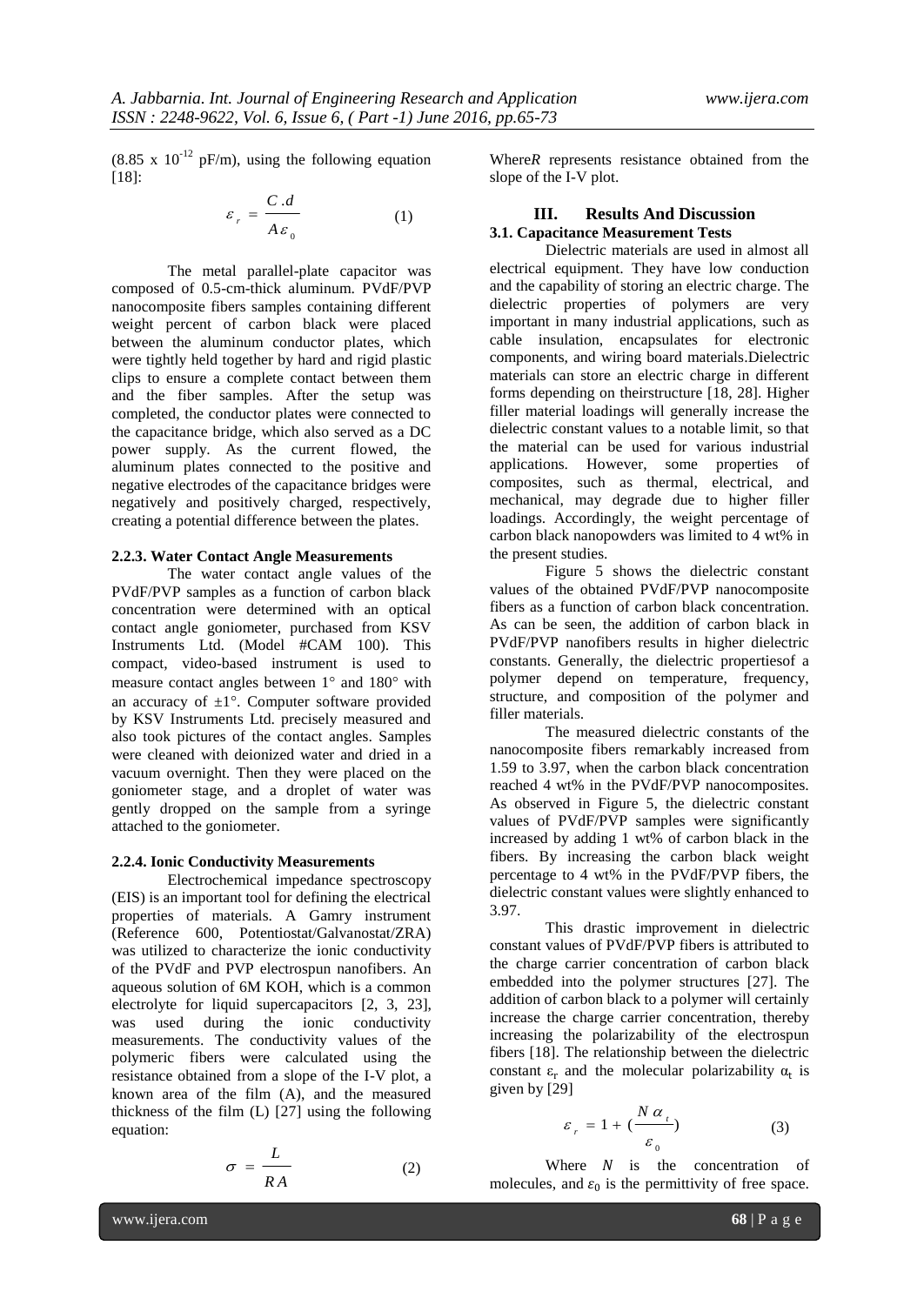According to this relation, the dielectric constant must increase by increasing the polarizability.

# **3.2. Surface Hydrophobicity**

Contact angle measurements were conducted on the PVdF/PVP nanocomposite samples in order to determine the effects of carbon black nanopowders on the surface properties of the fibrous separators. Hydrophobicity and hydrophilicity are terms related to the behavior of solid surfaces when placed in contact with water droplets. A hydrophobic surface is one on which a droplet of water forms a contact angle greater than  $90^\circ$ , whereas a hydrophilic surface is one on which a droplet of water forms a contact angle less than 90° [30]. Polymer surfaces with contact angles between  $150^{\circ}$  and  $180^{\circ}$  are called superhydrophobic. This phenomenon is also known as the "lotus effect", which exhibits self-cleaning and anti-contamination features [31].

The hydrophobicity or wettability of a separator plays an important role in the performance of a supercapacitor because a separator with high wettability can retain the electrolyte solutions and facilitate the diffusion of electrolytes. Table 1 shows the contact angles of PVdF/PVP fibers at different carbon black loadings.

Contact angles values of the PVdF/PVP fibers were slightly decreased by adding carbon black nanopowders. However, nanocomposite fibers indicated hydrophobic behaviors when the carbon black concentration reached 0.5 wt%. Then, increasing the carbon black percentages in the PVdF/PVP fibers exhibited hydrophilic behaviors, which may be more suitable for supercapacitor separators. The addition of 4 wt% of carbon black into PVdF/PVP fibers improved the wetting property of the surface and showed a contact angle of  $78.51^{\circ}$ .

PVP has higher wettability characteristics than PVdF because the surface tension of PVP (68 mN/m) fibers is much higher than that of PVdF (33.2 mN/m). Therefore, it is obvious that a combination of PVdF and PVP can provide better properties for supercapacitor separators. Increasing the carbon black content improved the surface wettability of membranes which might be due the high surface area of carbon black  $(1500 \text{ m}^2 \text{g}^{-1})$ , surface energy and accessible surface to perform higher hydrophilicity [7, 32, 33]. The membrane should soak quickly and completely in typical aqueous electrolytes to transport ions, but should not dissolve in the electrolytes and change the physical and chemical properties during charging and discharging.

**3.3. Ionic Conductivity Tests**

Generally, encapsulation of a polymer matrix with conducting elements can also increase the ionic conductivity  $[34, 35]$ . Figure 6 shows the ionic conductivity values of PVdF/PVP nano composite fibers as a function of carbon black nanoparticles. As can be seen, the ionic conductivity of the carbon black-based PVdF/PVP nanocomposite fiber samples increased 76.86% at 4 wt% carbon black loading.The calculated ionic conductivity values of PVdF/PVP nanofibers are given in Table 2.

Test results clearly indicate that the incorporation of carbon black raises the ionic conductivity, which may considerably increase the functionality of supercapacitor separators. The measured ionic conductivity value for the PVdF/PVP fibers without the addition of carbon black was  $2.42 \times 10^{-4}$  S cm<sup>-1</sup>, which increased to  $4.28 \times 10^{-4}$  S cm<sup>-1</sup> by adding 4 wt% of carbon black to the fibers.Increasing the ionic conductivity with a higher carbon black percentage is also confirmed with a higher value of capacitance in the presence of 4 wt% carbon black compared to PVdF/PVP fibers without the addition of carbon black. The high ionic conductivity may be attributed to the interconnected pores by carbon black nanopowders and the molecular structure of PVdF. Carbon blacknanoparticles are found to be highly branched with open structures, and high porosity which might assist ionsto move faster, resulting in higher ionic conductivity at higher carbon black contents in the microstructure [7].Porous separators with an accessible transportation path will provide better movement for ions between anode and cathode electrodes. Due to their nanoscale size, conducting polymer nanostructures are expected to improve performance and shorten the diffusion path length for transporting ions.

# **IV. Conclusions**

The electrospinning method was employed to fabricate various polymeric PVdF/PVP separators incorporated with different percentages of carbon black nanoparticles for supercapacitors with high porosity, surface area, and ionic conductivity. Following the electrospinning process, the nanofiber samples were characterized using SEM, the capacitance bridge, the water contact angle, and GAMRY/EIS. The PVdF/PVP nanofibers were mainly nanosize (between 100 and 200 nm). The ionic conductivity of the PVdF/PVP electrospun membranes reached  $4.28 \times 10^{-4}$  S cm<sup>-1</sup> by adding 4 wt% of carbon black. The dielectric constant values of the fibers were significantly increased in the presence of carbon black nanopowders, which may have been the result of the charge-carrying nanoinclusions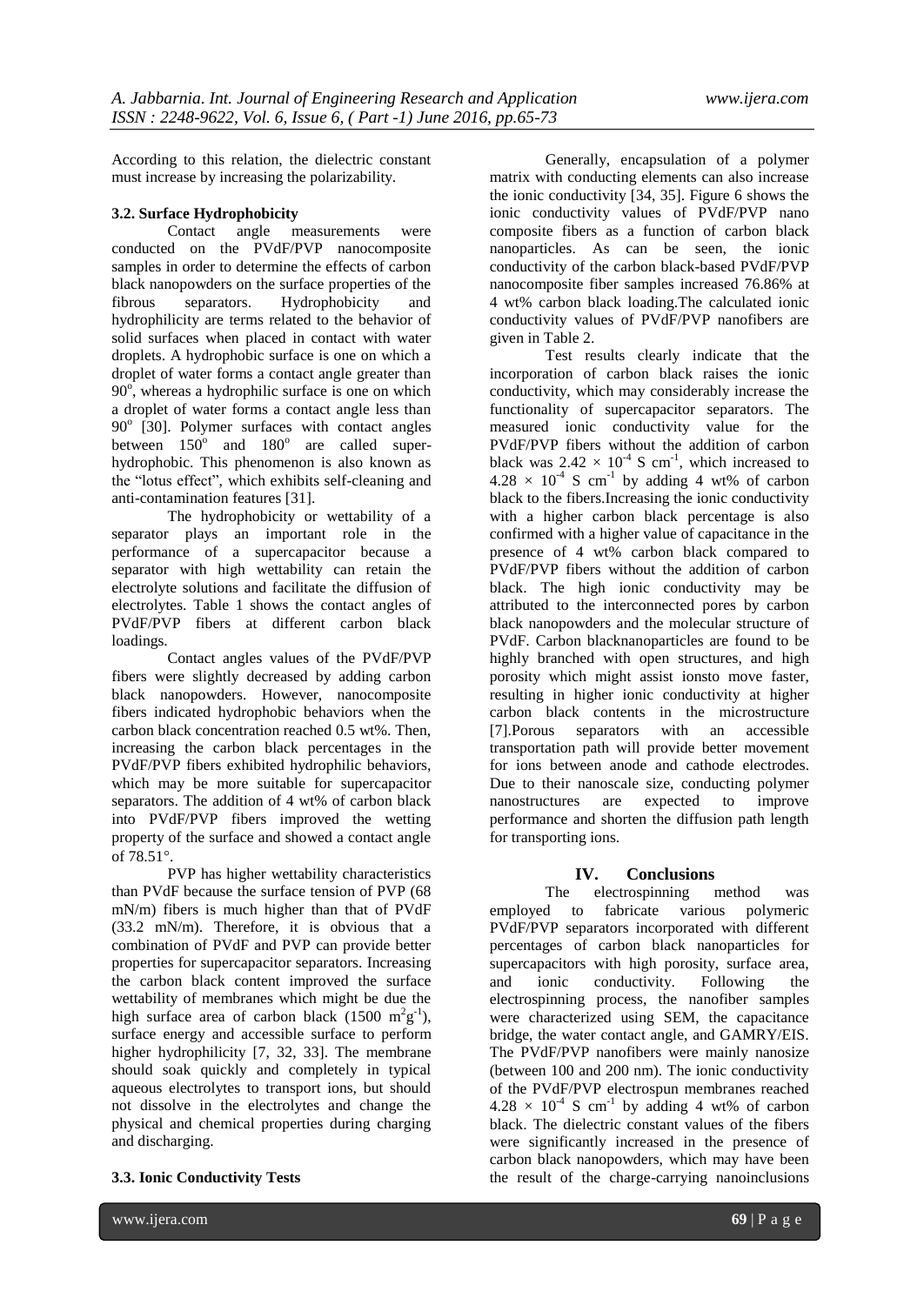embedded into the polymer structure. The wettability of the PVdF/PVP nanofibers improved by adding carbon black nanoparticles in the polymer structure. The present study clearly shows that electrospun nanocomposite fibers have excellent physical and chemical properties, which may be effectively utilized for the fabrication of supercapacitor separators.

## V. **Acknowledgment**

The authors gratefully acknowledge the Kansas NSF EPSCoR (#R51243/700333), and Wichita State Universityfor the financial and technical support of this work.

#### **References**

- [1]. G. Wee, H. Z. Soh, Y. L. Cheah, S. G. Mhaisalkar, and M. Srinivasan, "Synthesis and electrochemical properties of electrospun  $V_2O_5$  nanofibers as supercapacitor electrodes", Jornal of Materials Chemistry, 2010, Vol. 20, pp. 6720-6725.
- [2]. B. H. Kim, K. S. Yang, H. G. Woo, and K. Oshida, "Supercapacitor performance of porous carbon nanofiber composites prepared by electrospinning polymethylhydrosiloxane (PMHS)/polyacrylonitrile (PAN) blend solutions", Synthetic Metals, 2011, Vol. 161, pp. 1211-1216.
- [3]. J. Li, E. H. Liu,W. Li, X. Y. Meng, and S. T. Tan, "Nickel/carbon nanofibers composite electrodes as supercapacitors prepared by electrospinning", Journal of Alloys and Compounds, 2009, Vol. 478, pp. 371-374.
- [4]. V. Aravindan, Y. L. Cheah, W. F. Mak, G. Wee, B. V. R. Chowdari, and S. Madhavi, "Fabrication of high energy-density hybrid supercapacitors using electrospun  $V_2O_5$ nanofibers with a self-supported carbon nanotube network", Chem. Plus Chem., 2012, Vol. 77, pp. 570-575.
- [5]. Z. Zhou, C. Lai, L. Zhang, Y. Qian, H. Hou, D. H. Reneker, and H. Fong, "Development of carbon nanofibers from aligned electrospun polyacrylonitrile nanofiber bundles and characterization of their microstructural, electrical, and mechanical properties", Polymer, 2009, Vol. 50, pp. 2999-3006.
- [6]. C. Kim, J. S. Kim, S. J. Kim, W. J. Lee, and K. S. Yang, "Supercapacitors prepared from carbon nanofibers electrospun from polybenzimidazol",Journal of the Electrochemical Society, 2004, Vol. 151, No. 5, pp. A769-A773.
- [7]. A. G. Pandolfo and A. F. Hollenkamp, "Review: Carbon properties and their role in supercapacitors", Journal of Power Sources, 2006, Vol. 157, pp. 11-27.
- [8]. P. Yu, Y. Li, X. Zhao, L. Wu, and Q. Zhang, "In situ growth of ordered polyaniline nanowires on syrfactant stabilized exfoliated graphene as high-performance super capacitor electrodes", Synthetic Metals, 2013, Vol. 185-186, pp. 89-95.
- [9]. T. Shiang, S. Gene, W. Wei, and T. Ashutosh. "Carbonized wood for supercapacitor electrodes", Electrochemical Solid-State Letters, Vol. 2(5), 2014, pp. M25-M28.
- [10]. K. S. Yang,Y. W. Joo, C. Kim, J. H. Kim, and W. J. Lee, "Performances of electrochemical hybrid supercapacitor of RuO2/activated carbon nanofibers from electrospinning", Proc. 3rd WSEAS/IASME Int. Conf. on Electrosci. & Tech. for Naval Engineering, Greece, 2006, pp. 6-10.
- [11]. Y. Zhu, S. Murali, M. D. Stoller, K. J. Ganesh, W. W. Cai, P. J. Ferreira, A. Pirkle, R. M. Wallace, K. A. Cychosz, M. Thommes, D. Su, E. A. Stach, and R. S. Ruoff, "Carbon-based supercapacitors produced by activation of graphene", Science, 2011, Vol. 332, Iss. 6037, pp. 1537-1541.
- [12]. X. Li, W. Gan, F. Zheng, L. Li, N. Zhu, and X. Huang, "Preparation and electrochemical properties of  $RuO<sub>2</sub>/polyaniline$  electrodes for supercapacitors", Synthetic Metals, 2012, Vol. 162, pp. 953-957.
- [13]. B. Xu, S. Yue, Z. Sui, X. Zhang, S. Hou, G. Cao, and Yusheng Yang, "What is the choice for supercapacitors: Graphene or graphene oxide?", Energy & Environmental Science, 2011, Vol. 4, pp. 2826-2830.
- [14]. A. Jabbarnia, A. Ghazinezami, M. Ceylan, and R. Asmatulu, "Synthesis and analysis of electrospun nanofiber separators for supercapacitors", SAMPE Tech. 2013, Wichita, Kansas, 12 pp.
- [15]. J. Miao, M. Miyauchi, T. J. Simmons, J. S. Dordick, and R. J. Linhardt, "Electrospinning of Nanomaterials and Applications in Electronic Components and Devices", Journal of Nanoscience and Nanotechnology, 2010, Vol. 10, pp. 5507- 5519.
- [16]. D. Karabelli, J.-C. Leprêtre, F. Alloin, and J.-Y. Sanchez. "Poly(vinylidene fluoride) based macroporous separators for supercapacitors", Electrochimica Acta, 2011, Vol. 57, pp. 98-103.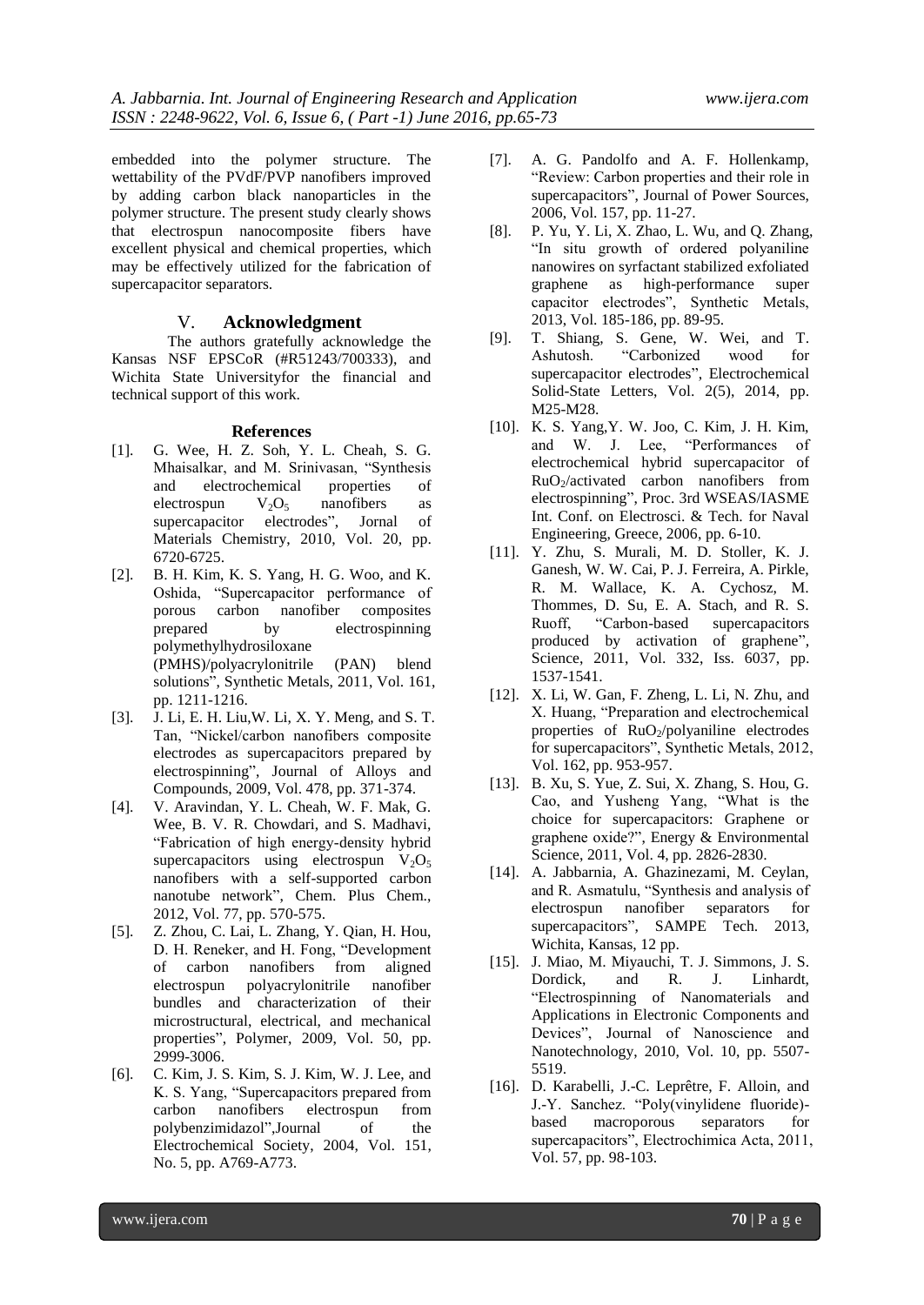- [17]. J. Zheng, A. He, J. Li, and C. C. Han, "Polymorphism control of poly (vinylidene fluoride) through electrospinning", Macromolecualr Rapid Communications, 2007, Vol. 28, pp. 2159-2162.
- [18]. W. S. Khan, R. Asmatulu, and M. M. El-Tabey, "Dielectric properties of electrospun PVP and PAN nanocomposite fibers",Journal of Nanotechnology in Engineering and Medicine, 2010, Vol. 1, 6 pp.
- [19]. W. S. Khan, R. Asmatulu, Y. H. Lin, Y. Y. Chen, and J. Ho, "Electrospun polyvinylpyrrolidone-based nanocomposite fibers containing  $(Ni0.6Zn0.4)Fe<sub>2</sub>O<sub>4</sub>$ ", Journalof Nanotechnology, 2012, Article ID 138438, 5 pp.
- [20]. W. S. Khan, R. Asmatulu, M. Ceylan, and A. Jabbarnia, "Recent progress on conventional and non-conventional electrospinning process", Fibers and Polymers, 2013, Vol. 14, No. 8, pp. 1235-1247.
- [21]. A. Lewandowski, M. Zajder, E. Frackowiak , and F. Beguin, "Supercapacitor based on activated carbon and polyethylene oxide– KOH–H<sub>2</sub>O polymer electrolyte". Electrochimica Acta, 2001, Vol. 46, pp. 2777-2780.
- [22]. P. Sivaraman, S.K. Rath, V.R. Hande, A.P. Thakur, M. Patri, and A.B. Samui, "Allsolid-supercapacitor based on polyaniline and sulfonated polymers", Synthetic Metals, 2006, Vol. 156 (16-17), pp. 1057-1064.
- [23]. J. Qiao , J. Fu, R. Lin, J. Ma, and J. Liu. "Alkaline solid polymer electrolyte membranes based on structurally modified PVA/PVP with improved alkali stability", Polymer, 2010, Vol. 51, pp. 4850-4859.
- [24]. J. Qiao, T. Hamaya, and T. Okada, "New highly proton-conducting membrane poly (vinylpyrrolidone)(PVP) modified poly(vinyl alcohol)/2-acrylamido-2-methyl-1-propanesulfonic acid (PVAePAMPS) for low temperature direct methanol fuel cells (DMFCs)", Polymer, 2005, Vol. 46, pp.10809-10816.
- **[25].** T. J. Simmons, "Carbon Nanotube suspensions, Dispersions and composites", PhD dissertation, Dept. of Chemistry, Rensselaer Polytechnic Institute, New York, 2008.
- [26]. C. Kim, K. S. Yang, and W. J. Lee, "The use of carbon nanofiber electrodes prepared by electrospinning for electrochemical supercapacitors", Electrochemical Solid-State Letters, 2004, Vol. 7, No. 11, pp. A397-A399.
- [27]. P. M. Shyly, K. Karuppasamy, T. Linda, T. Paitip, S. Balakumar, and X. Sahaya Shajan, "Ionic conductivity and dielectric studies of chitin nanofiber (CNF) incorporated PMMA based polymer electrolytes", IOSR Journal of Applied Physics, 2012, Vol. 1, Iss. 4, pp. 47-51.
- [28]. W. S. Khan and M. M. El-Tabey "Electrical and thermal characterization of electrospun PVP nanocomposite fibers", Journal of of Nanomaterials, 2013, Vol. 2013, Article ID 160931, 9 pp.
- [29]. M. Ali Omar, Elementary Solid State Physics, 2nd edition, Addison-Wesley, 1993, p. 415.
- [30]. A. J. Groszek and S. Partyka, "Measurements of hydrophobic and hydrophilic surfaces site by flow microcalorimetry", Langmuir, 1993, Vol. 9, pp.2721-2725.
- [31]. D. Jing, Y. Zhaohui, Y. Tianzhong, J. Lili, and S. Chengmin, "Control of superhydrophilic and superhydrophobic graphene interface", Scientific Report, 2013, Vol. 3, pp. 1733-1739.
- [32]. F. Beck, M. Dolata, E. Grivei, and N. Probst, "Electrochemical Supercapacitors Based on Industrial Carbon Blacks in Aqueous H2SO4", Journal of Applied Electrochemistry, 2001, Vol. 31(8), pp. 845- 853.
- [33]. K. Kinoshita, Carbon: Electrochemical and Physiochemical Properties, Wiley– Interscience, New York, 1988.
- [34]. S. Ramakrishna, K. Fujihara, and Z. Ma, An Introduction to Electrospinning and Nanofibers, World Scientific, Singapore, 2005.
- [35]. J. H. Wendorff, S. Agarwal, and A. Greiner, Electrospinning: Materials, Processing, and Applications, Willy-VCH, Singapore, 2012.

#### **Table Captions:**

**Table 1**: Water contact angle values of electrospun PVdF/PVP nanocomposite fibers as a function of carbon black concentrations.

**Table 2**: Ionic conductivity values of electrospun PVdF/PVP nanocomposite fibersas a function of carbon black concentrations.

#### **Figure Captions:**

**Figure 1:** Schematic view of electrospinning process.

**Figure 2:** SEM images of carbon black (ELFTEX8) powderat low (left) and high (right) magnifications.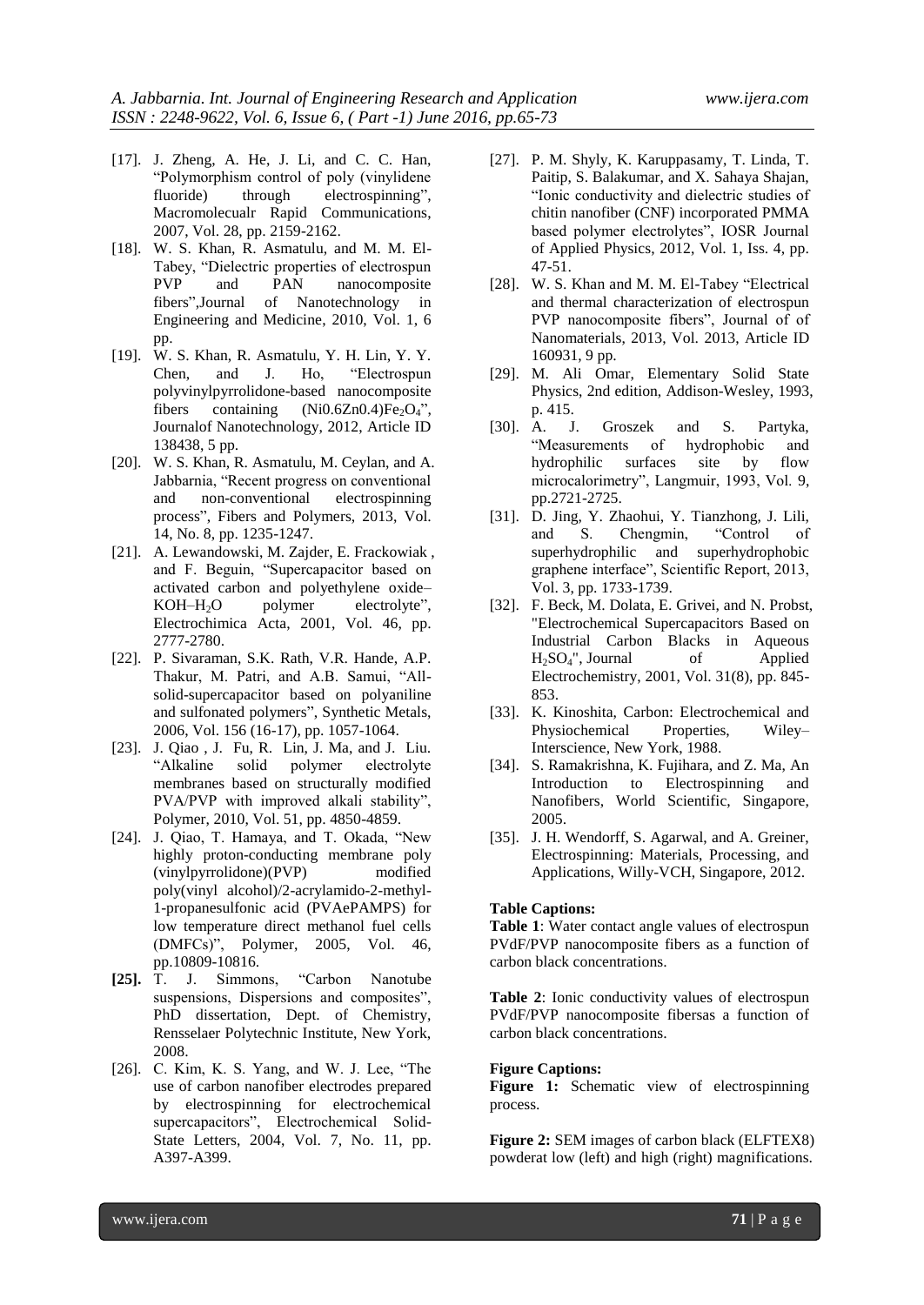**Figure 3:**EDX SEM images: (a) electrospun PVdF/PVP fibers, and incorporated with (b) 0.25wt%, (c) 0.5wt%, (d) 1wt%, (e) 2wt%,and (f) 4 wt%carbon black.

Figure 4: Schematic view of capacitance measurement of dielectric materials using ASTM D 150 test.

**Figure 5:** (Color online) Dielectric constant values of PVdF/PVP fibers as a function of carbon blackconcentrations.

Figure 6: **(Color online)** Linear sweep voltammogram curves for PVdF/PVP nanocomposite fibersas a function of carbon black concentrations.

| l'able |  |
|--------|--|
|        |  |

| Carbon<br>Black      | <b>Water</b> Contact |
|----------------------|----------------------|
| Concentration (wt %) | Angle $(°)$          |
|                      | 112                  |
| 0.25                 | 111                  |
| 0.5                  | 95                   |
|                      | 81                   |
| 2                    | 80                   |
|                      | 78                   |

| `able |  |
|-------|--|
|-------|--|

| <b>Ionic Conductivity</b><br>$(Scm^{-1}) \times 10^{-4}$ |
|----------------------------------------------------------|
| $2.42 \pm 0.04$                                          |
| $2.90 \pm 0.03$                                          |
| $3.56 \pm 0.04$                                          |
| $3.87 \pm 0.05$                                          |
| $4.05 \pm 0.03$                                          |
| $4.28 \pm 0.05$                                          |
|                                                          |







 $\overline{(b)}$ 

Date<br>Time